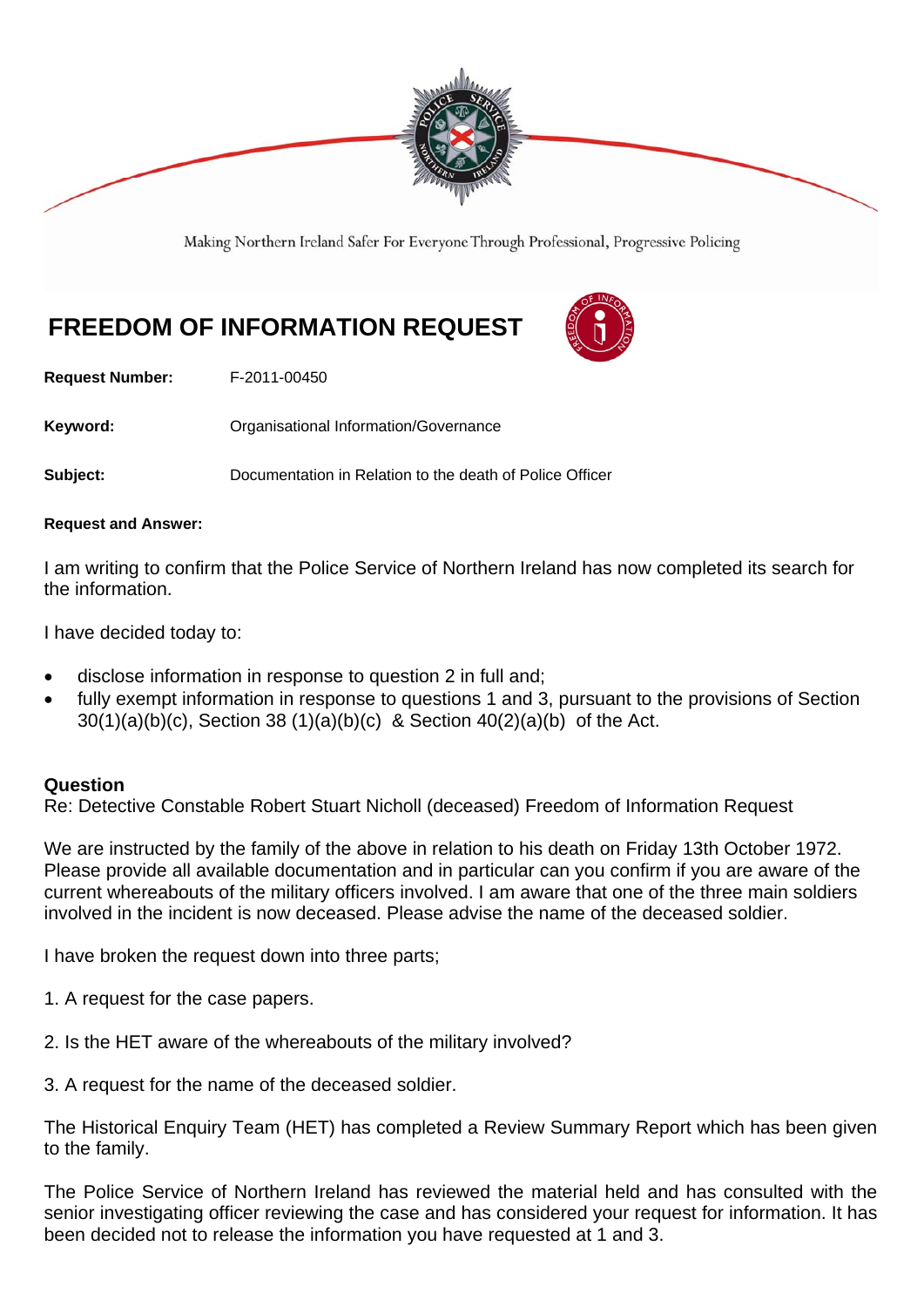At the outset, I must advise that any request made under the Freedom of Information Act 2000 (FOIA) will be treated as applicant blind. Although the public authority will have a name and address for correspondence this is not an overriding factor in arriving at any decision to release information.

In every case, information will be released under FOIA into the **public domain** and therefore the Police Service of Northern Ireland (PSNI) must be satisfied and content with a number of issues relating to any harm that may be caused by disclosure and the public interest.

# **Question 1**

Request for Case Papers

# **Question 3**

Request for the name of the deceased soldier

# **Answer**

Section 17(1) of the Freedom of Information Act 2000 requires the PSNI, when refusing to provide such information (because the information is exempt) to provide you the applicant with a notice which:

(a) states that fact,

(b) specifies the exemption in question and

(c) states (if not otherwise apparent) why the exemption applies.

The exemption/s, as well as the factors the Department considered when deciding where the public interest lies, are listed below:

Section 40(2)(a)(b) – Personal Information Section 30(1)(a)(b)(c) – Investigations and Proceedings Conducted by Public Authorities Section 38  $(1)(a)(b)(c)$  – Health & Safety

Section 40 (2)(a)(b) Personal information

Section 40 is an absolute exemption and does not require the public interest or harm to be evidenced and articulated to the applicant.

Public authorities are in general, exempt from the Act's duty to provide access to 'personal data' (as defined in the Data Protection Act 1998).

Where an application for information is made by someone other than the 'data subject' disclosure of that information will often constitute a breach of the Data Protection Act and consequently the public authority will usually be exempt from its duties under the Act as a result of Section 40 (2).

The information you have requested contains personal data that relates to individuals who may be identified from this data. Details of the persons named in the Review Summary Report (RSR) and contained within the case papers have therefore been exempted pursuant to the provisions of Sections 40 (2) (a) (b) of the Freedom of Information Act.

This is an absolute exemption, which means there is no requirement to consider whether there is a public interest in disclosure. This is so because personal data is governed by other law (The Data Protection Act 1998). There are a number of elements to the Section 40 exemption and the second element is relevant in this instance. It is engaged if the request is for the personal data of someone other than the applicant.

Personal Data is regulated under the principles of the Data Protection Act 1998 and when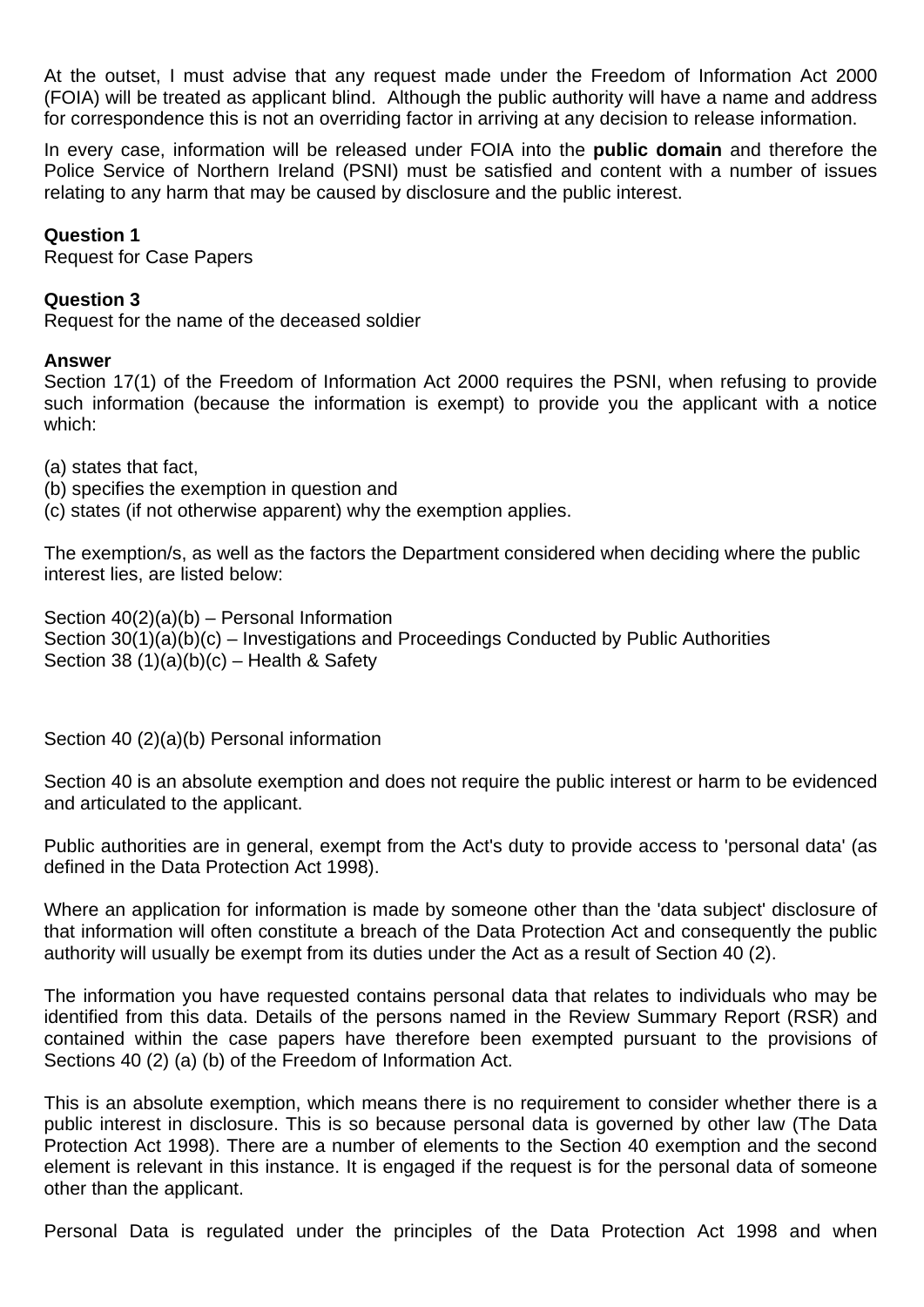information contains personal data about a third party it can only be refused if disclosure would breach any of the data protection principles.

I examined whether the information you requested is personal data as defined within the provisions of the Data Protection Act and I particularly focused on the following: -

- Does this data relate to, or focus on, or is it about a living individual?
- Could someone be identified from that data?
- As an incidental consequence could you learn something about an identifiable individual?
- Does the data impact on their privacy either in their work or family life?

In this instance I am satisfied the information is personal data as it is about living individuals and what they witnessed at this particular time. If this data were to be released as a public disclosure I have no doubt it would impact on the privacy of the individual concerned in their private life.

 As already highlighted, any disclosure under FOIA is a public disclosure and release of the personal data of an individual relating to their actions, would breach principles 1 & 2 of the Data Protection Act 1998.

Principle (1) - that personal data is processed lawfully and fairly. Personal data of this nature is initially imparted and recorded for the purposes of investigation of an incident by the PSNI. It will be treated in a highly confidential manner. Any public disclosure will be unlawful if there is a breach of that law of confidentiality.

Principle (2), that personal data is processed for a specific purpose and not further processed in any manner incompatible with that purpose. As previously mentioned, personal data in this instance was gathered and is processed for a specific investigation. Once personal data has been publicly disclosed, it will in many cases be used for a purpose other than for what it was initially obtained.

These individuals do not expect their personal data to be used for another purpose. If released into the public domain it may be used for a totally incompatible purpose, which could lead to intrusive attention from others.

All requests made under FOIA are applicant blind. A request must be treated as such and a public authority will always view any disclosure as into the public domain and not just to an individual.

Section 30 is a class based qualified exemption which means that the legislators have identified that the public interest considerations need to be evidenced and articulated to the applicant.

Section 38 is a prejudice based qualified exemption which means that the legislators have identified that the harm (prejudice) in disclosure as well as the public interest considerations need to be evidenced and articulated to the applicant.

# **Harm**

# Section 38

The release of information at this time could jeopardise the well being physically and mentally of witnesses or potential witnesses. Section 38 of the Freedom of Information Act 2000 also protects any individual's physical health and mental wellbeing whether the harm is real or perceived and this would include the relatives of the deceased soldier. Therefore the PSNI consider that by releasing the information you have requested relating to the investigation around the death of Detective Constable Nicholl may have the potential to identify different person/s and would not be in keeping with the Act.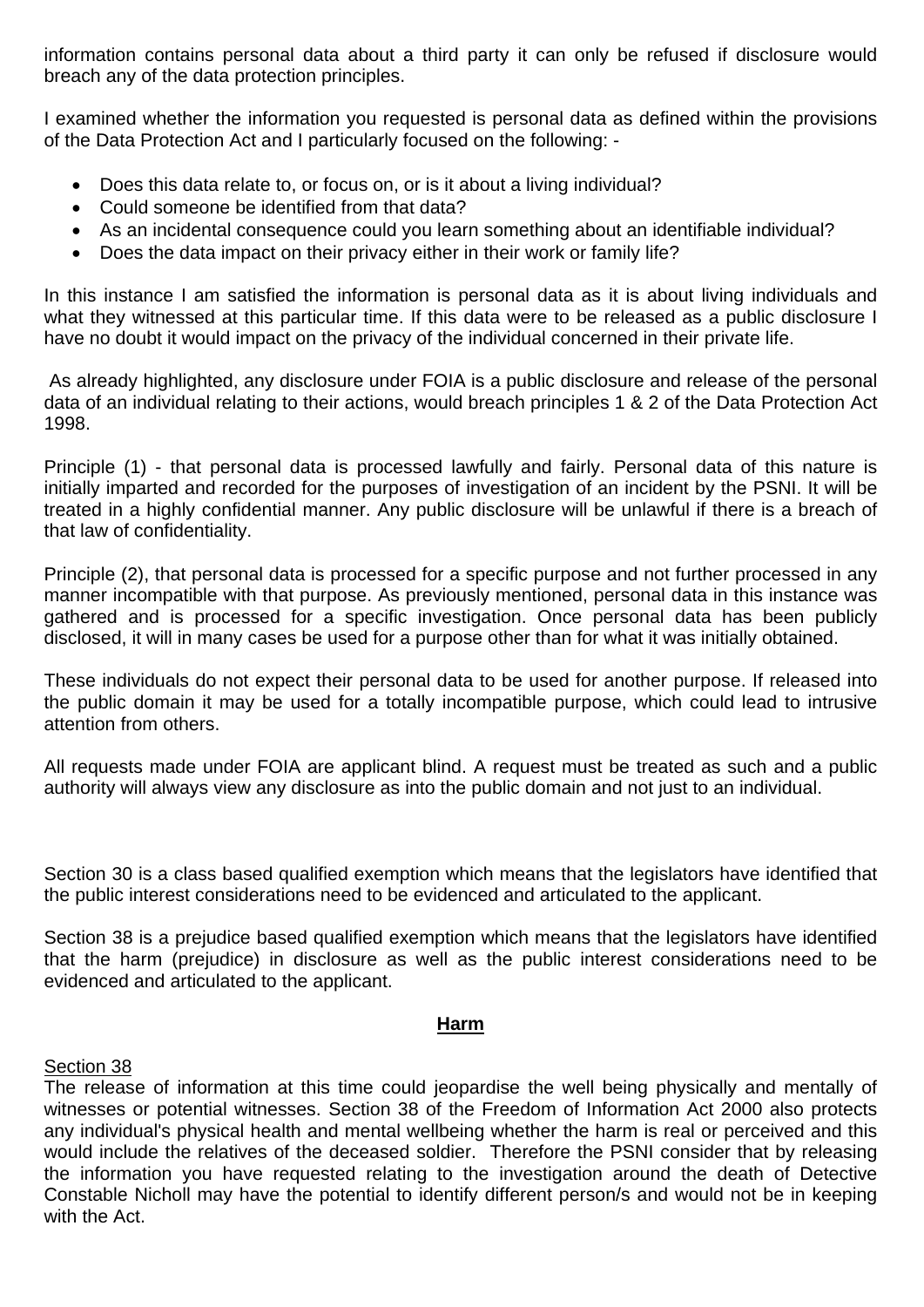# Factors Favouring Release - Section 30

Disclosure could promote public trust in providing transparency, demonstrating openness and accountability into how the investigation took place. It could allow the public to be satisfied that the investigation has been conducted efficiently and appropriately. Disclosure would also show that public funds were being used effectively and appropriately.

# Factors Favouring Retention - Section 30

The information requested relates to a review that was conducted by the Historical Enquiries Team into the death. If the details of the investigation were to be released, the ability of the HET review team to progress enquiries would be hampered and undermined if new witnesses or new information were identified in other cases being reviewed by the HET. Release of details of the review may affect the confidence of witnesses in other cases to engage with the HET. Confidence in the HET by victim's families could also be severely dented if its ability to interview witnesses were to be reduced.

It would therefore not be in the public interest to release information that may still be of assistance to the PSNI or HET.

## Factors Favouring Release - Section 38

Public safety is of paramount importance to the PSNI and must always be considered so that the PSNI's ability to fulfil its core function of law enforcement is protected. The PSNI would not wish to endanger the health and safety of any individual.

## Factors Favouring Retention - Section 38

Release of information that could identify key witnesses may lead to those responsible or other factions within the community identifying the witnesses. Some witnesses are also members of the public and it would not be in their interests to expose them to the risk of identification. There still exists a situation in Northern Ireland whereby others could use this information to intimidate or cause physical harm to witnesses if their identity was disclosed. By disclosing the information the risks to individuals would be significant and there would be a loss of confidence in the police service to protect individuals.

### **Decision**

The requirement to withhold information relating to a criminal investigation or review into the death together with personal information, the release of which may affect the health and safety of individuals, must take precedence over the important issues of public accountability and transparency. This means that, at this time, it would not be in the public interest to release that information.

The HET considers that until all the deaths attributable to The Troubles are investigated, further investigative opportunities may exist and investigative opportunities may be severely hampered by the release of any of this material until the reviews are complete. Release could also jeopardise possible judicial process.

# **Question 2**

Is the HET aware of the whereabouts of the military involved.

# **Answer**

The HET is aware of the whereabouts of the military personnel however any further disclosure would be exempt under Sections 38 and 40.